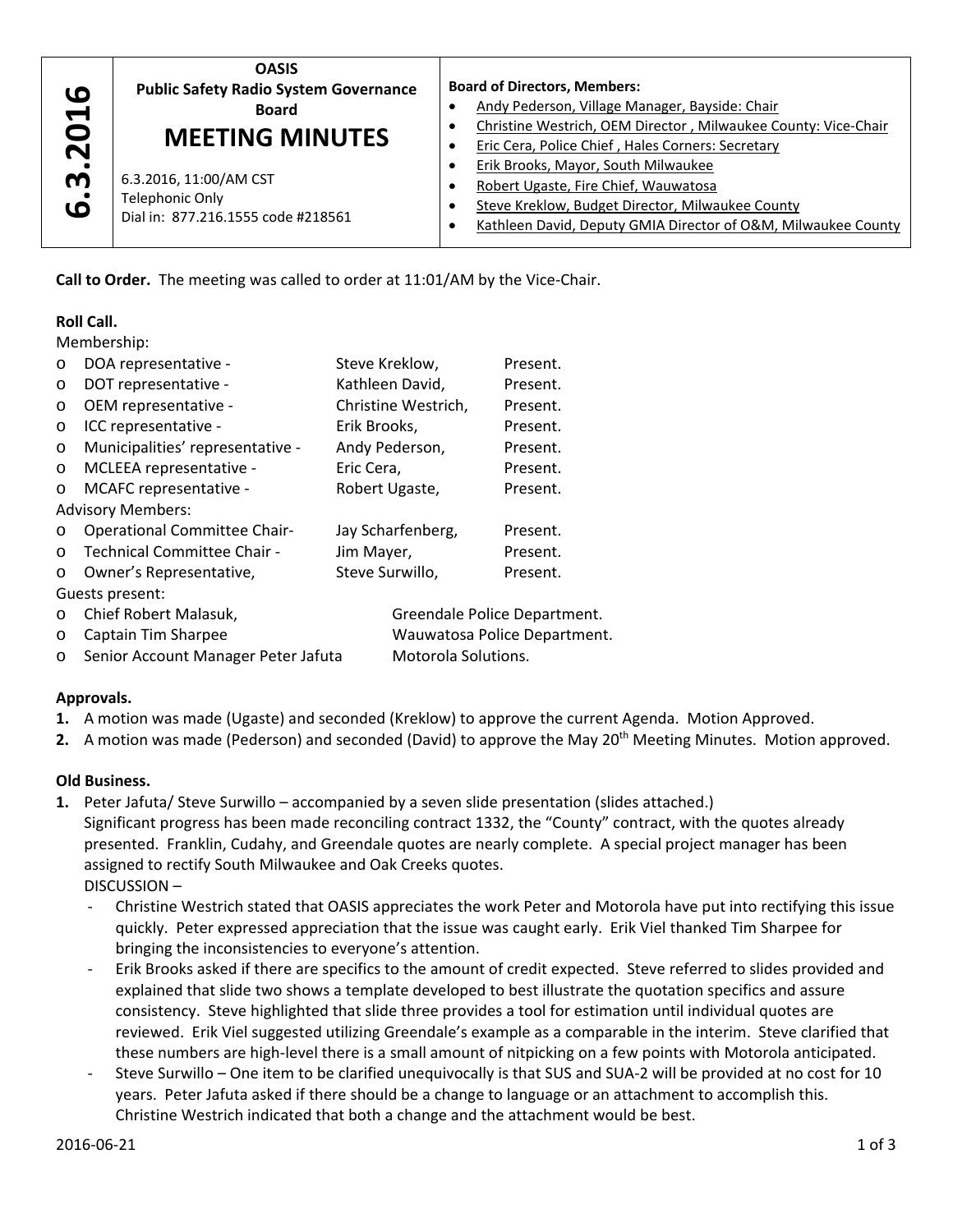- Steve Surwillo The second point is regarding training. There is an anticipation or expectation that most locals will utilize the training free to them and paid for by the County. If additional or localized training is requested that may be construed by Motorola as billable as a service, we may agree.
- ‐ Steve Surwillo Last point will address whether programming of spares is included in the price of a spare.
- ‐ Andy Pederson requested confirmation that the Bayside/North Shore quote is good. Erik Viel answered that it is because the nature of the quote is different due to the fact that they already own MCC7500's and their quote is for an upgrade.
- ‐ Erik Viel indicated that West Milwaukee's quote will be checked by OEM before presentation there.
- ‐ Andy Pederson asked that it be made clear that the changes to the quotes are not the result of any additional discounts but a reconciliation for errors, should anyone interpret our conversation in that manner. Peter Jafuta agreed and stated that Motorola has sought to provide the best price possible for OASIS and wants to ensure accuracy in executing the contract. Christine expressed thanks to Motorola and specifically Peter for their cooperation.
- ‐ Steve Surwillo commented on the effect of the quote issue has on the timeline. Quotes will be received and contracts could possibly be executed by the end of June. The first cut-over will begin as scheduled the day after Summerfest, July 11<sup>th</sup>.

**2.** Steve Surwillo **–** An issue has risen regarding the flash upgrades to XTS radios. Motorola had informed OASIS that XTS series radios were able to be flash upgraded for use on the system. Waukesha County Radio Services conducted independent testing and discovered that XTS2500 models with an "AN" designator may be flash upgraded; however, they cannot provide an authentication feature. Authentication is integral to system security and required by OASIS policy. There is a chance that XTS1500 models may be affected as well. The affected members are likely South Milwaukee, Greendale, Hales Corners, Greenfield, Mayfair and Southridge. At this point we are "in the mode of understanding the issue," testing, and confirming our information. It is unknown how this will be resolved with Motorola; but it will very likely be in a similar manner for other issues which have been successfully resolved. Christine Westrich stated that if the resolution involves any sort of cost the OEM stance is that it will be borne by Motorola.

**3.** Steve Surwillo – The Coverage Acceptance Test Plan has been executed. Special thanks to General Mitchell International Airport and Greg Reske for facilitating an operations center. The unofficial results are that 2842 of the 2900 one‐third square mile grids were accessed and tested. 98.03% met or exceeded required standards. A concurrent examination for a more stringent 21dB in building coverage within the City of Milwaukee revealed 96.05% achievement. Motorola will provide an official report with greater detail, such as, specific grid by grid data, identification of the 58 untested grids, and an explanation on why they were omitted. DISCUSSION –

- ‐ Erik Brooks asked if there were any concerns during the testing. There was a collective negative reply. Erik Brooks asked if the results met expectations. Christine Westrich replied that it did. The contract specifies 97% and that requirement was exceeded. Erik Viel added that a real effort was made to try and get as many failures as possible, especially in areas of known or expected trouble, to heighten our confidence in the results. "We tried to get a lot of red dots!"
- ‐ Christine Westrich stated that the areas in which failures were identified, or where there are special concerns, will be addressed by OEM cooperatively with the affected jurisdiction. Greenfield had chosen to do additional testing and OEM is accommodating that request.
- ‐ Eric Cera mentioned that many of the failed grids fall in a pattern along the Waukesha Milwaukee border but to concerned border agencies it should be noted the test was conducted exclusively with Milwaukee County infrastructure. Once Waukesha begins operation there are at least two towers which will impact these areas.
- Bob Malasuk asked if a specialized test needs to be held within Southridge Mall. Erik Viel replied that a sound quality test will be conducted for that special area.